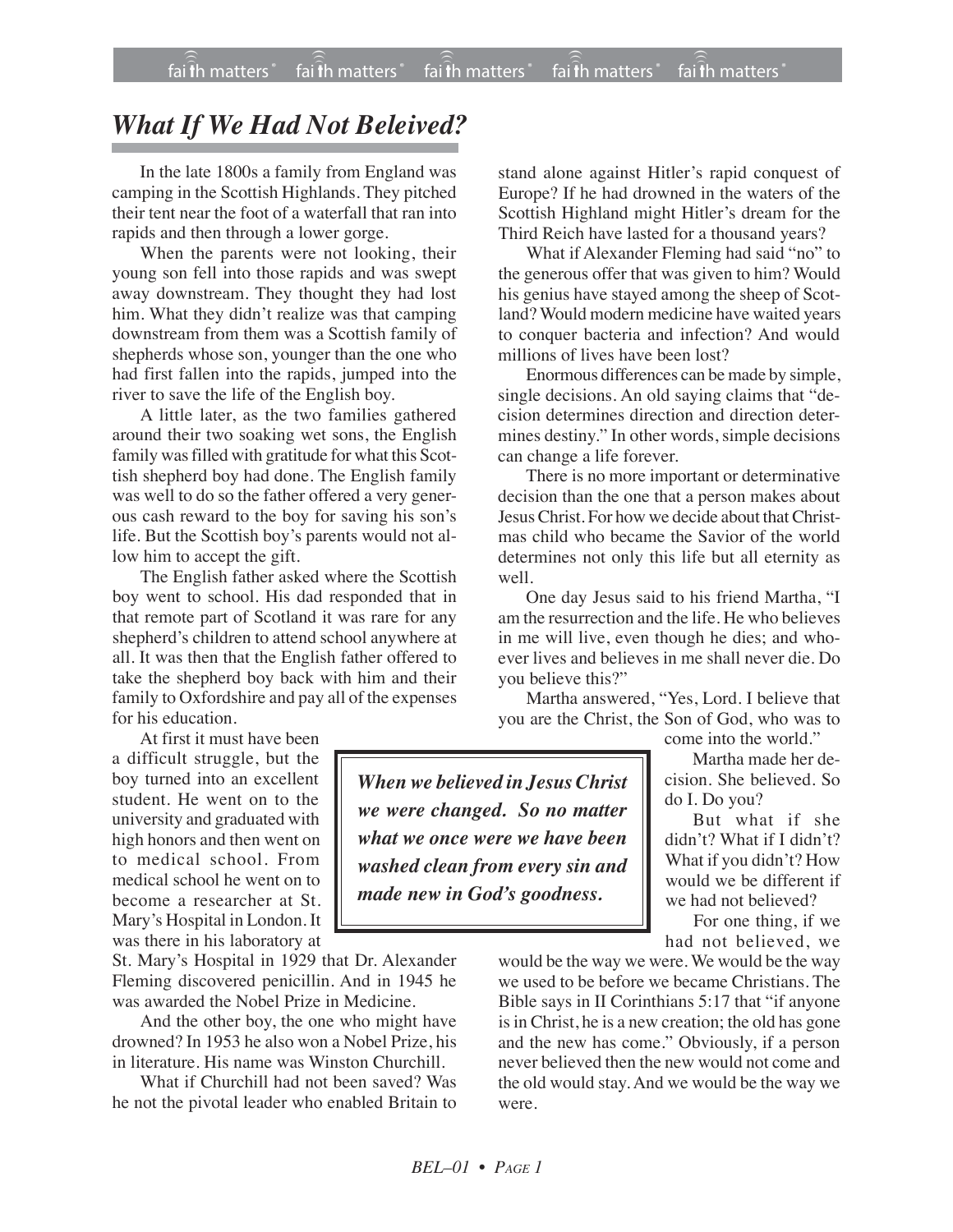The Bible gets very specific in I Corinthians 6:9-11 where it describes what some people were like before they became Christians. It says:

> Do not be deceived: Neither the sexually immoral nor idolaters nor adulterers nor male prostitutes nor homosexual offenders nor thieves nor the greedy nor drunkards nor slanderers nor swindlers will inherit the kingdom of God. And that is what some of you were . . . .

And that's just a partial list. No doubt there are some of us who could say for every category listed "that's what I used to be before I became a Christian." And there are plenty of us who could add to the list because the fact is that we were all very different before Jesus Christ changed our lives.

When we believed in Jesus Christ we were changed. So no matter what we once were we have been washed clean from every sin and made new in God's goodness. But if we didn't believe we would be exactly the way once we were.

Then there are those of us who never really fell into deep sin that wrecked our lives or the lives of others. I've often heard people say that they grew up in a Christian home. They can't remember a time when they did not know about God or the name of Jesus Christ. They made a personal decision to become a Christian at a very young age. They never killed anyone. They were never sexually promiscuous. They never swindled anyone. In some ways, to them it feels like Jesus Christ has never really changed their lives.

Have you ever wondered what you would have been like if you had never believed in Jesus Christ? You see, God protects Christians from sin and disaster. So just for a moment, imagine that the shield of protection that God puts around every person who is a believer in Jesus Christ had never been there. What do you think your life would have been like if sin had never been restrained? Again, the Bible has a description, this time in Romans 1:28-32:

> Furthermore, since they did not think it worthwhile to retain the knowledge of God, he gave them over to a depraved mind, to do what ought not to be done. They have become filled with every kind of wickedness, evil, greed and depravity. They are full of envy, murder, strife, de

ceit and malice. They are gossips, slanderers, God-haters, insolent, arrogant and boastful; they invent ways of doing evil; they disobey their parents; they are senseless, faithless, heartless, ruthless. Although they know God's righteous decree that those who do such things deserve death, they not only continue to do these very things but they approve of those who practice them.

In other words, if we had not believed, we would be sinful disasters going deeper and deeper into sin and its consequences. And we would approve of our sin.

When people won't believe God, what eventually happens is that God says, "If that's the way you want it, I'll just let you float off into sin." It's like an astronaut being separated from his space ship and floating off into space. What a frightening thing that would be!

If we had not believed in Jesus Christ, we would not be the way we are. St. Paul put it this way in I Corinthians 15:10 when he said, "... by the grace of God I am what I am." Now that's not to suggest that he was proud or arrogant. There is no place for that in the life of a Christian. The good in our lives isn't because we are any better than anyone else. It is because God gave us the good that we have.

What's really good about you? Are you kind? Are you successful? Are you a loving person? Do you have a strong marriage? Perhaps you are an effective parent, a gifted artist or a wise counselor. As Christians we realize that the "good stuff" in our lives is there because God put it there. We are who we are because of God. And, if we did not believe, we would not be what we are.

Let me put it personally. I'll admit that there are things about me that I just don't like. And I know that I have to accept responsibility for my behavior and for the consequences of it. But there are some things about me that I do like. Sometimes I surprise myself. I say and do some really nice things. I love some people that aren't very loveable. I demonstrate wisdom I didn't know I had. I'm taken aback sometimes by the good that I see in my life—not because I put it there, but because God put it there. It's the grace of God that keeps stuffing this kind of good into the life of every person who believes in Jesus Christ.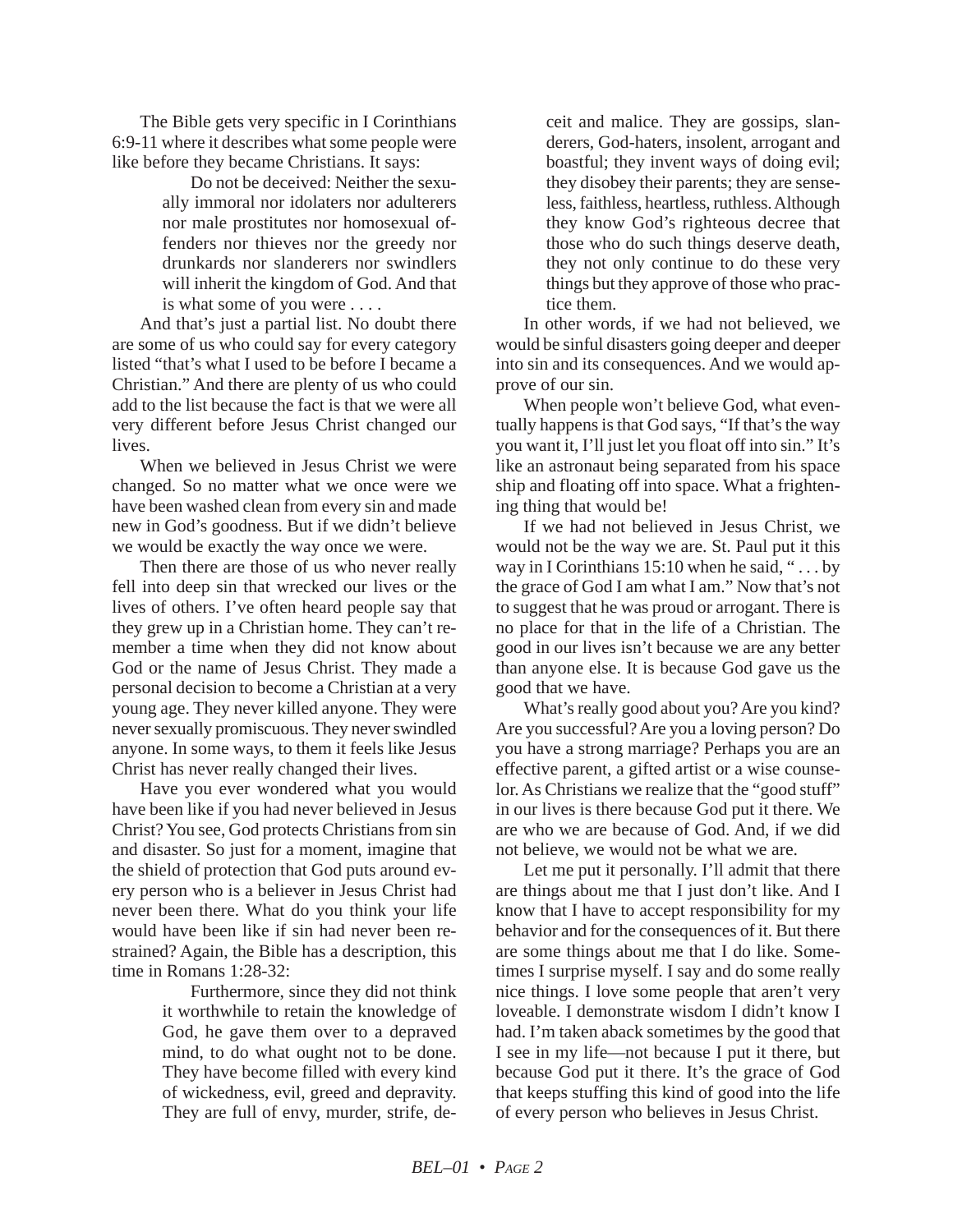And it's not just me; it's every Christian. God does that for everyone who believes. And it makes us glad that we believe in Jesus Christ because, if we didn't believe, we would not be what we are.

And that's not all! We would not become what we are going to be.

Have you seen those signs that say BE PA-TIENT, GOD ISN'T FINISHED WITH ME YET? They are based on a promise of God in the Bible. In Philippians 1:6 the apostle Paul wrote to Christians and said, "being confident of this, that he who began a good work in you will carry it on to completion until the day of Christ Jesus." That means that God keeps on working on every person who believes in Jesus Christ. He reshapes and retools, he repairs and replaces, he fixes and polishes. Whenever something is wrong, God goes to work making it right. He never stops working until he makes us absolutely perfect.

Imagine what it would be like if we were stuck the way we were forever. Imagine if God never corrected us when we were wrong. Imagine if he never lifted us up when we were down. Imagine if he never worked on us to change the parts of us that we hate. Imagine if this is the way we would be forever. If we had not believed in Jesus Christ,

we would not become what we are going to be, which is perfect.

Last of all, if we had not believed we would not be going where we are going. Jesus was very candid about this one. In John 14:1-3 he said:

Do not let your hearts be troubled. Trust in God;

trust also in me. In my Father's house are many rooms: if it were not so, I would have told you. I am going there to prepare a place for you. And if I go and prepare a place for you, I will come back and take you to be with me that you also may be where I am.

Notice that Jesus is talking about exactly what we've been talking about. Instead of using the word "believe" he uses the word "trust" which means the same thing. He explains that he is getting heaven ready for those who are believers. He's building and decorating the rooms for us. He has an address for every Christian.

Charleen and I have lived in several different

homes in the years we've been married. The first of them was an eight-foot wide mobile home where we lived shortly after we were married while I was finishing up my college degree. While we were living there we had two different addresses. Our home didn't change but they actually moved it from one location to another so we had a different address but the same house.

Later on we bought a house that was considerably bigger than our mobile home, but as our family began to grow, we realized that the house was too small. I think we especially sensed it when our third child was born and there was no place to put him. His bedroom was the hallway outside our bedroom!

The house was crowded in every way. It didn't have a basement. It didn't have storage space. There were days that we talked about getting something bigger, but, frankly, we didn't have the money to make that happen. We didn't believe we would ever have our dream house.

But then things started to come together, and one day we signed a contract for our dream-houseto-be. I remember so many parts of it. I remember going to decide on the colors for the tile and the carpet. Little decisions that would make that

*Have you ever wondered what you would have been like if you had never believed in Jesus Christ?*

house ours and would be part of that house for as long as it was there, whether it was our home or not. I remember that we would go at the end of the work day after the carpenters

had left and walk through it to see what changes had been made, which walls had been put up and which ones were closed in.

It's funny how certain things stick in your mind. I especially remember being able to choose where the phone jacks would go because up until that point in my life they had always been in the wrong places. I was almost immobilized by the freedom of being able to pick where they would go. There were a lot of phone jacks in that house!

We still lived in our too-small old house. But every day we knew that we were drawing closer to the house that was being prepared for us. Day by day, room by room it was getting ready. Our excitement grew as the time came closer for the